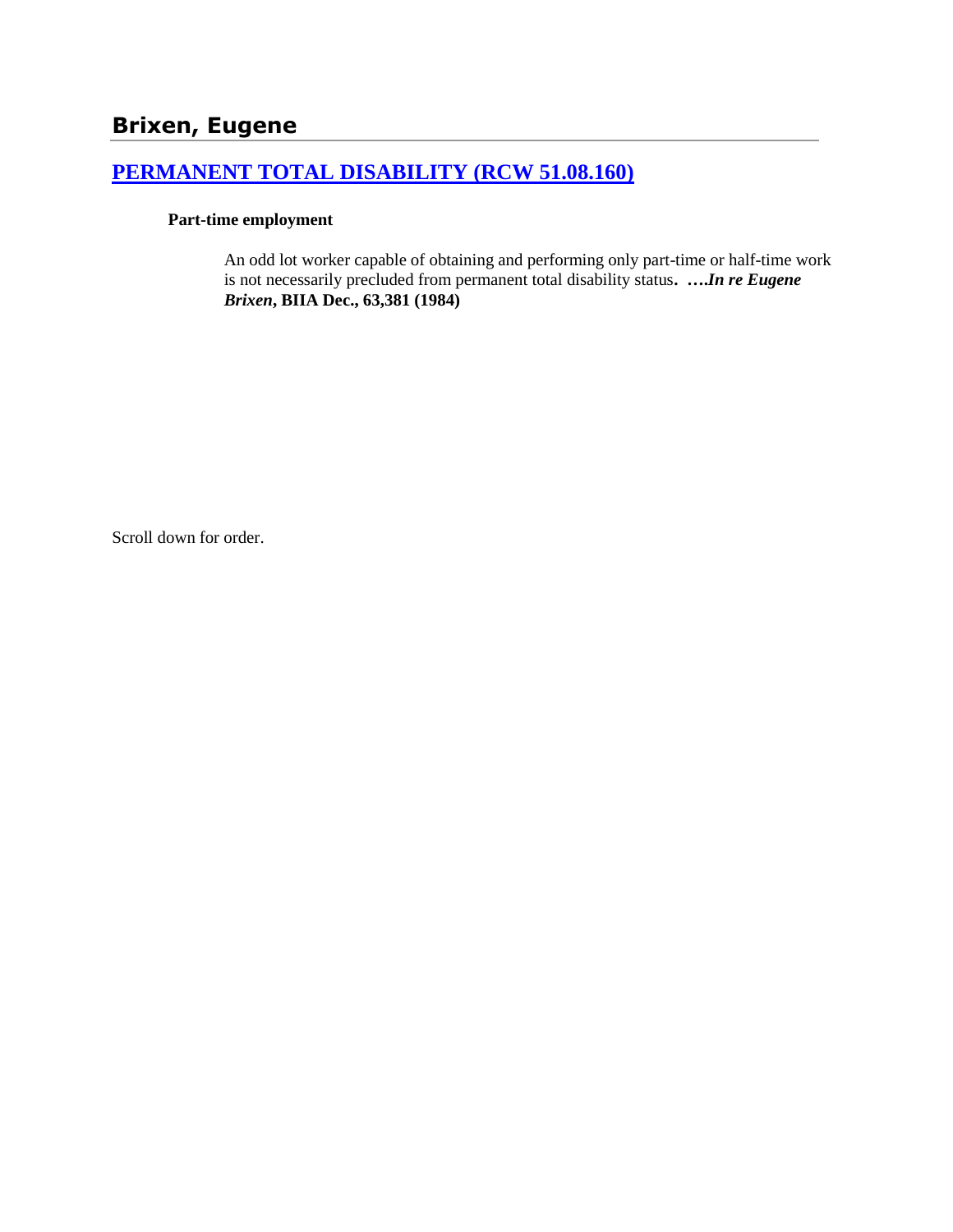#### **BEFORE THE BOARD OF INDUSTRIAL INSURANCE APPEALS STATE OF WASHINGTON**

**)**

# **IN RE: EUGENE A. BRIXEN ) DOCKET NO. 63,381**

**CLAIM NO. H-273575 ) DECISION AND ORDER**

APPEARANCES:

Claimant, Eugene A. Brixen, by David B. Vail

Employer, John R. Barnett, None

Department of Labor and Industries, by The Attorney General, per Frank Rekasis and Larry C. Watters, Assistants

This is an appeal filed by the claimant on November 10, 1982, from an order of the Department of Labor and Industries dated November 5, 1982, which adhered to the provisions of a prior order closing the claim with permanent partial disability awards for his cervical spine, dorsolumbar spine, both legs, left arm and psychiatric impairment. **REVERSED AND REMANDED**.

## **DECISION**

Pursuant to RCW 51.52.104 and RCW 51.52.106, this matter is before the Board for review and decision on a timely Petition for Review filed by the claimant to a Proposed Decision and Order issued on October 7, 1982 in which the order of the Department dated November 5, 1982 was sustained.

The Board has reviewed the evidentiary rulings in the record of proceedings and finds that no prejudicial error was committed and said rulings are hereby affirmed.

The sole issue presented by this appeal is whether the claimant is a permanently totally disabled worker as a result of his industrial injury of January 30, 1978. Some of the evidence is summarized in the Proposed Decision and Order; however, we expand upon the evidentiary discussion and reach a conclusion opposite to that contained therein.

On January 30, 1978, Mr. Brixen was hit by a falling snag (or dead tree) during his course of employment. His injuries included the following: A compression fracture of the twelfth dorsal vertebra; a transverse process fracture of the third lumbar vertebra; the aggravation of a previously asymptomatic spondylosis into a first degree spondylolisthesis at the spinal interspace between the fifth lumbar and first sacral vertebra; multiple fractures of the ribs in the left chest; fracture of the left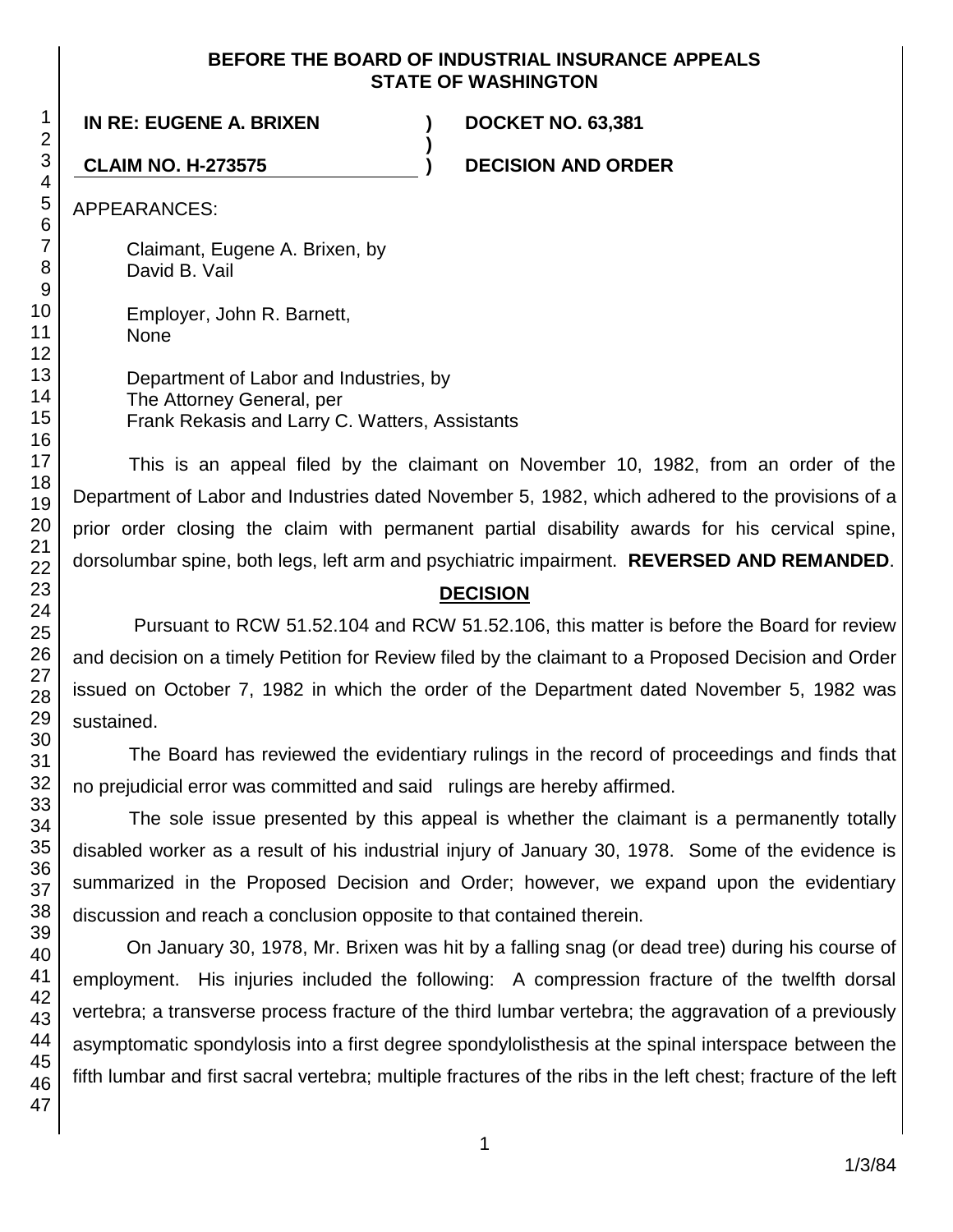scapula; compound spiral fracture of the left tibia and fibula; traumatic injury to both knees (including the aggravation of a pre-existing asymptomatic left knee condition; an internal right hand injury; and ulnar neuropathy in the left arm and hand. By the time the claim was ultimately closed on November 5, 1982, Mr. Brixen had undergone six surgeries and exhibited residuals of several conditions including lumbar disc degeneration with hypertrophic changes in the lumbar spine, the aggravation of pre-existing asymptomatic cervical disc degeneration, chronic cervical and lumbar strains, chondromalacia in the knees, the closure of a large hole in the left leg by a skin graft, and a psychiatric condition.

On November 5, 1982, the Department issued its order closing the claim with awards for permanent partial disability for conditions in his neck, low back, both legs, left arm, and for impairment of mental health.

Many years before his January 30, 1978 injury, Mr. Brixen had injured his left knee. That injury required him to undergo surgery on ligaments performed by a Dr. Brown in Spokane. Mr. Brixen testified that he was off work for some eleven months following that injury and that for two years thereafter, he had performed physically less demanding jobs such as truck driving rather than his customary logging work.

In 1975, the claimant cut his left hand with a chain saw. This injury required the claimant to lose two months from work and the claim was ultimately closed with a permanent partial disability award.

It is well established in the law of this state that if a person is impaired by a physical or mental condition which pre-existed the occurrence of an industrial injury, and later is prevented from return- ing to gainful employment because of the added or combined effects of a later occurring industrial injury, the worker is then entitled to compensation as a permanently totally disabled worker. Wendt v. Department of Labor and Industries, 18 Wn. App. 674 (1977). The prior injury or disability is viewed not as the cause of the total disability, but merely a condition upon which the subsequent injury combined to cause permanent total disability. See Erickson v. Department of Labor and Industries, 48 Wn. 2d 458 (1956) and Miller v. Department of Labor and Industries, 200 Wash. 674 (1939).

The claimant is also entitled, when the issue of his capacity for employment is being determined, to a consideration of certain socio- economic factors: age, level of education, history of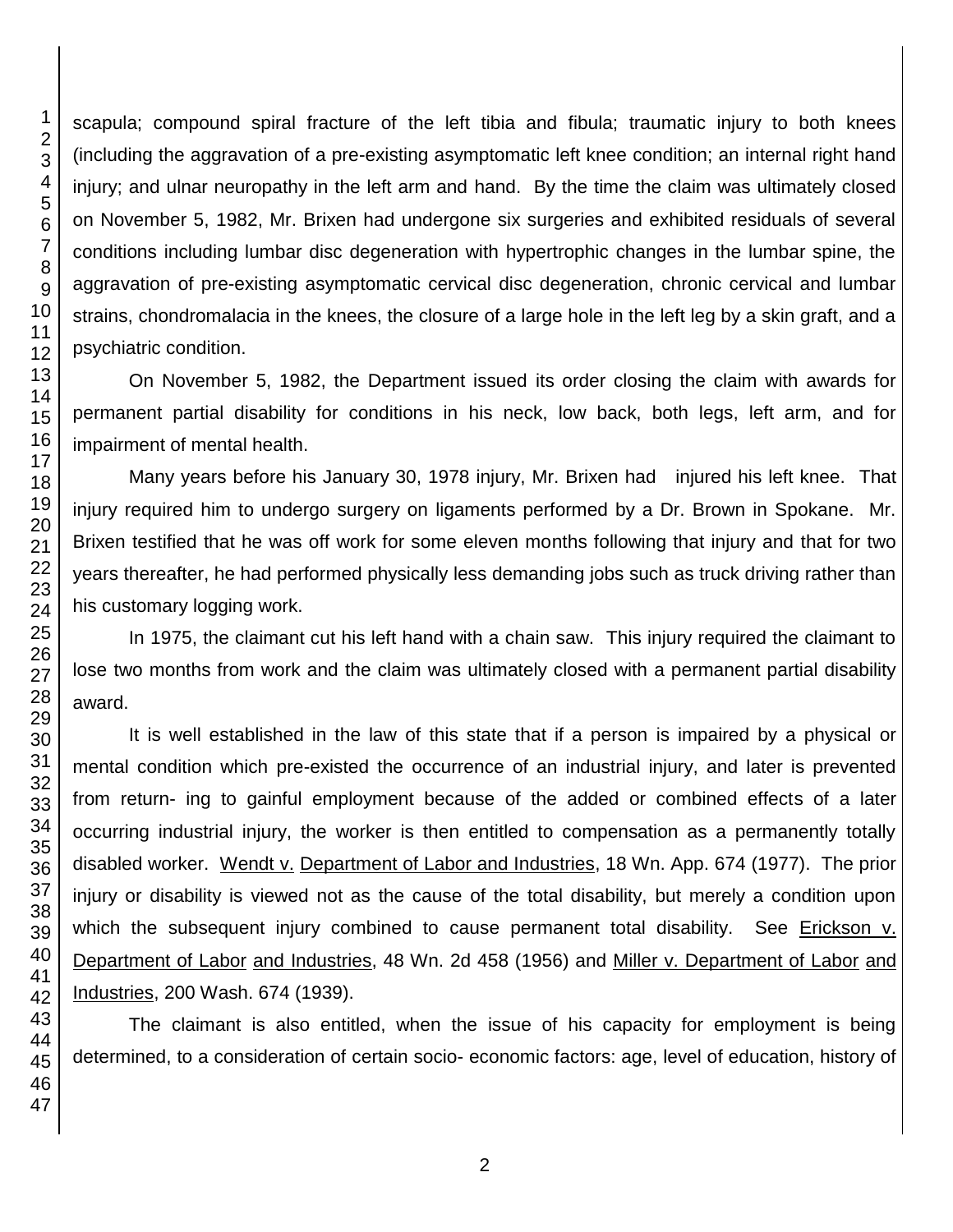prior employment, and the feasibility of vocational retraining. Pacific Car and Foundry Co. v. Coby, 5 Wn. App. 547 (1971).

The court in Kuhnle v. Department of Labor and Industries, 12 Wn. 2d 191, 196 (1942), had occasion to interpret the predecessor of RCW 51.08.160, defining permanent total disability. That definition now reads materially the same as it did then. The Kuhnle court pointed out that permanent total disability, as defined by the statute, does not require a workman to be absolutely helpless. Furthermore, Kuhnle pioneered the rule that if an accident leaves the workman in such a condition that he can no longer follow his previous occupation, or any other similar occupation, and is fitted only to perform "odd jobs" or special work, not generally available, the burden shifts to the Department to show that there is such special work that he can in fact obtain.

Primarily through the testimony of Dr. Wayne W. Zimmerman and Frank C. Swinehart, Mr. Brixen has presented convincing evidence which establishes that, on the closing date, the only type of work he was capable of obtaining and performing squarely fits the category of "odd lot" employment.

Franklin M. Dare, a vocational rehabilitation counselor employed by the Department, testified that part-time or half-time work, within the claimant's physical capabilities, was available to Mr. Brixen.

In our opinion, the phrase "or other condition permanently incapacitating the worker from performing any work at any gainful occupation", found in RCW 51.08.160, does not necessarily preclude an injured worker from permanent total disability status when he is capable only of obtaining and performing part-time or half-time work.

We conclude that the Department has failed to carry its required burden of showing that "odd lot" or special employment, suitable to this claimant's very substantial residual disability, is in fact available to him. Allen v. Department of Labor and Industries, 16 Wn. App. 692, 693 (1977).

The proposed findings, conclusions and order are hereby stricken and replaced by those that follow.

# **FINDINGS OF FACT**

1. On February 6, 1978, the Department of Labor and Industries received an accident report in which it was alleged that Eugene A. Brixen, the claimant herein, had sustained an industrial injury on January 30, 1978 while in the course of his employment with John R. Barnett. The claim was accepted, medical treatment provided, and time-loss compensation was paid. On August 4, 1982, the department issued an order closing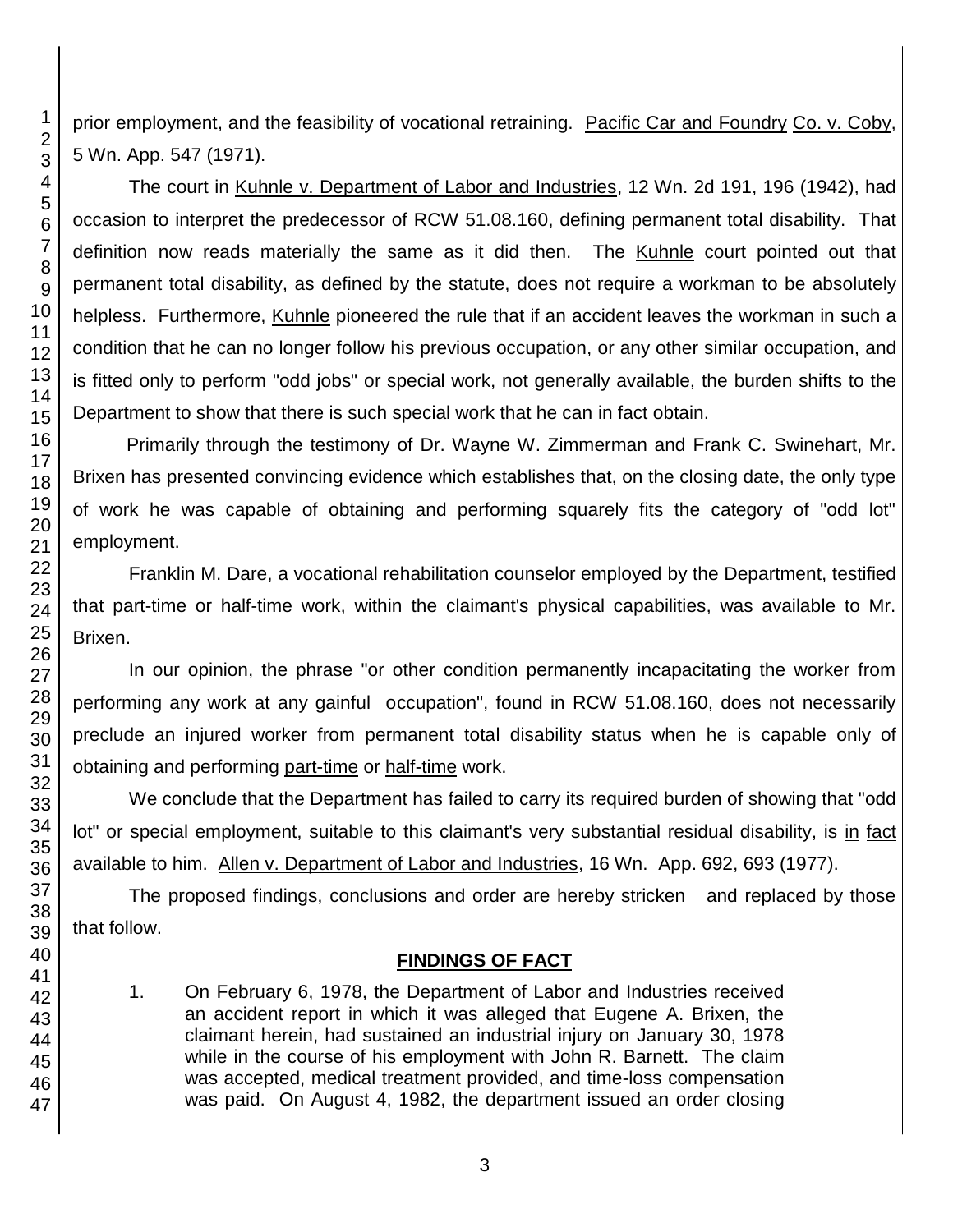the claim with permanent partial disability awards of 25% as compared to total bodily impairment for cervical and dorsolumbar impairment (10% for cervical and 15% for dorsolumbar), 10% as compared to total bodily impairment for psychiatric impairment, 15% of the amputation value of the left leg at or above the knee with functional stump, 18% of the amputation value of the right leg at or above the knee with functional stump, 5% of the amputation value of the left arm at or above the deltoid insertion or by disarticulation at the shoulder. On September 17, 1982, the claimant filed a notice of appeal with the Board of Industrial Insurance Appeals. On September 27, 1982, the Department issued an order holding in abeyance its previous order dated August 4, 1982, pending further investigation. On September 28, 1982, this Board issued its order returning the case to the Department for further action. On November 5, 1982, the Department issued an order adhering to the provisions of its previous order dated August 4, 1982. On November 10, 1982, the claimant filed a notice of appeal with this Board. On November 30, 1982, the Board issued its order granting the appeal, assigning it Docket No. 63,381, and directing that proceedings be held on the issue contained therein.

- 2. On January 30, 1978, the claimant was injured during the course of employment when he was hit by a falling dead snag. As a result he sustained the following injuries: a compression fracture of the twelfth dorsal vertebra; a fracture of the transverse process of the third lumbar vertebra; the aggravation of a previously asymptomatic spondylosis into a first degree spondylolisthesis at the interspace between the fifth lumbar and first sacral vertebrae; multiple fractures of the ribs in the left chest; fracture of the left scapula; compound spiral fracture of the left tibia and fibula; internal injuries to both knees, including the aggravation of the pre-existing asymptomatic left knee condition; internal injuries to the right hand, requiring exploratory surgery; ulnar neuropathy to the left arm and hand; lumbar disc degeneration with hypertrophic changes in the lumbar spine, the aggravation of a pre-existing, asymptomatic cervical disc degeneration; a condition diagnosed as chondromalacia in the knees; the closure of a large hole in the left leg by a skin graft; a psychiatric condition; and some six surgeries in treatment of the foregoing.
- 3. In the early 1960's, the claimant had sustained an injury to his left knee which required surgical repair. The injury kept the claimant off work for some eleven months, and required the claimant to seek lighter employment for the ensuing two years. The left knee had returned to an asymptomatic condition and remained as such until aggravated by the claimant's industrial injury of January 30, 1978.
- 4. In 1975, the claimant sustained an industrial injury involving a cut in his left hand with a chain saw which prevented the claimant from working for approximately two months. This claim was ultimately closed with a

1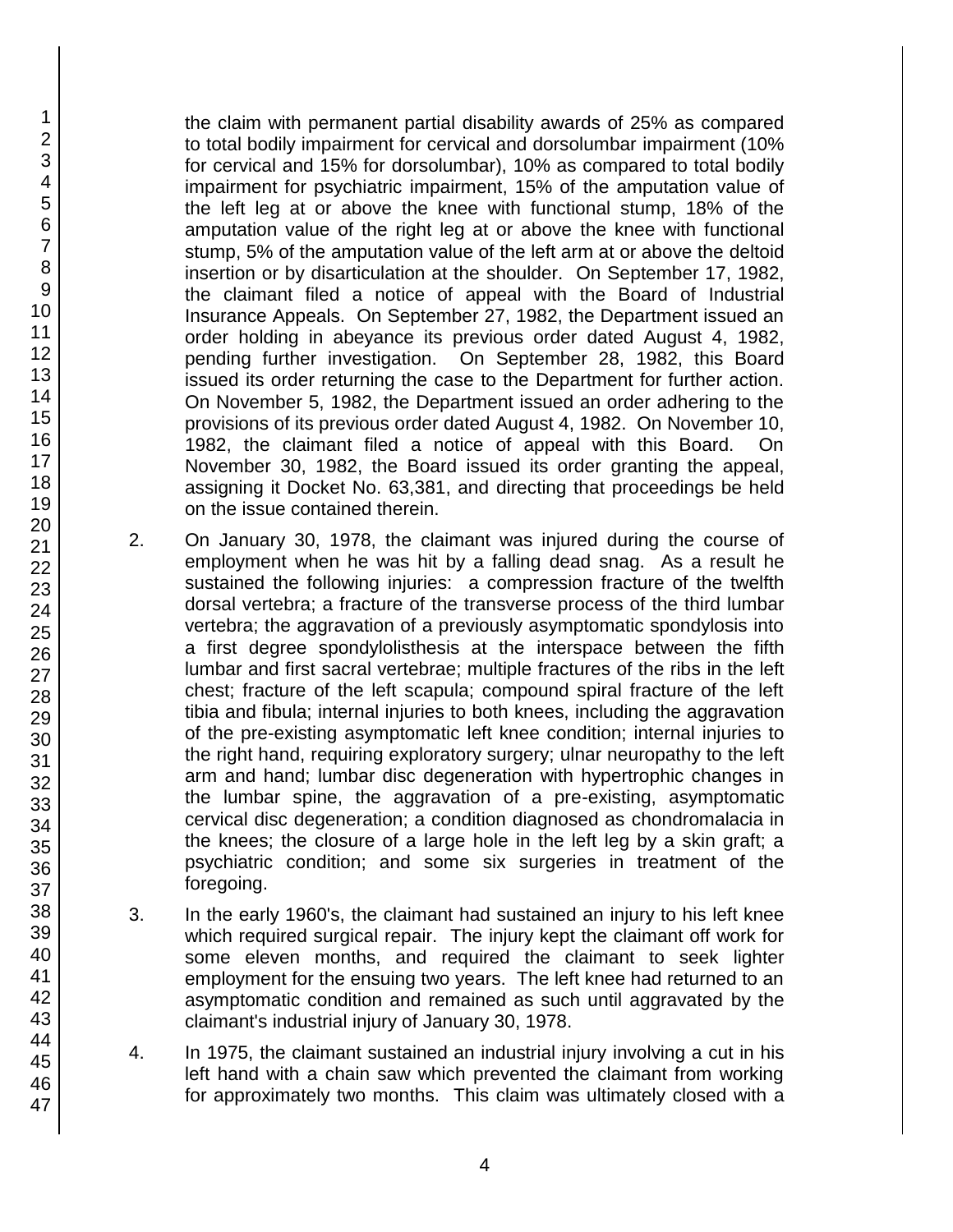permanent partial disability award equal to 20% of the amputation value of the arm at the wrist.

- 5. The claimant is fifty-three years of age, has a high school education, and has a lifetime history of employment primarily limited to manual labor. On November 5, 1982, the claimant was not a suitable candidate for vocational rehabilitation.
- 6. On November 5, 1982, as a result of his industrial injury of January 30, 1978, the claimant had among others the following residual conditions: healed compression of the twelfth dorsal and of the transverse process of the third lumbar vertebra; the aggravation of a pre-existing asymptomatic spondylosis into a first degree spondylolisthesis at the interspace between the fifth lumbar and the first sacral vertebra; healed multiple fractures of the ribs in the left chest; healed fracture of the left scapula; healed compound spiral fractures of the left tibia and fibula, which had required surgical corrections; internal injury to both knees, including the aggravation of a pre-existing asymptomatic left knee condition, requiring three surgeries including a tibia transplant; internal injury to the right hand requiring exploratory surgery; ulnar neuropathy to the left arm and hand; lumbar disc degeneration with hypertrophic changes in the lumbar spine, the aggravation of pre-existing, minor asymptomatic cervical disc degeneration; early chondromalacia in the knees; the closure of a large hole in the left leg by a skin graft; chronic cervical and lumbar strains; and a psychiatric condition. All of these conditions were fixed and further treatment was not indicated. On November 5, 1982, the claimant's residual permanent partial disability, attributable to each of these conditions standing alone, was as follows: 25% as compared to total bodily impairment for the cervical and dorsolumbar conditions, consisting of 10% for cervical and 15% for dorsolumbar; 15% of the amputation value of the left leg at or above the knee with functional stump; 18% of the amputation value of the right leg at or above the knee with functional stump; 5% of the amputation value of the left arm at or above the deltoid insertion or by disarticulation at the shoulder; and 10% as compared to total bodily impairment for the psychiatric condition. Standing alone, the foregoing conditions did not permanently prevent the claimant from performing a full-time gainful occupation on a reasonably continuous basis.
- 7. As of November 5, 1982, when the claimant's above-described permanent impairments attributable to his injury of January 30, 1978, were superimposed upon and combined with his permanent impairment resulting from his left knee injury in the early 1960's, and the chain saw injury to his left hand in 1975, and when considered with the factors of the claimant's age, education, history of employment, and poor retraining prognosis, the claimant was permanently prevented from obtaining and performing any gainful occupation on a reasonably continuous basis other than that of an "odd lot" classification.

1